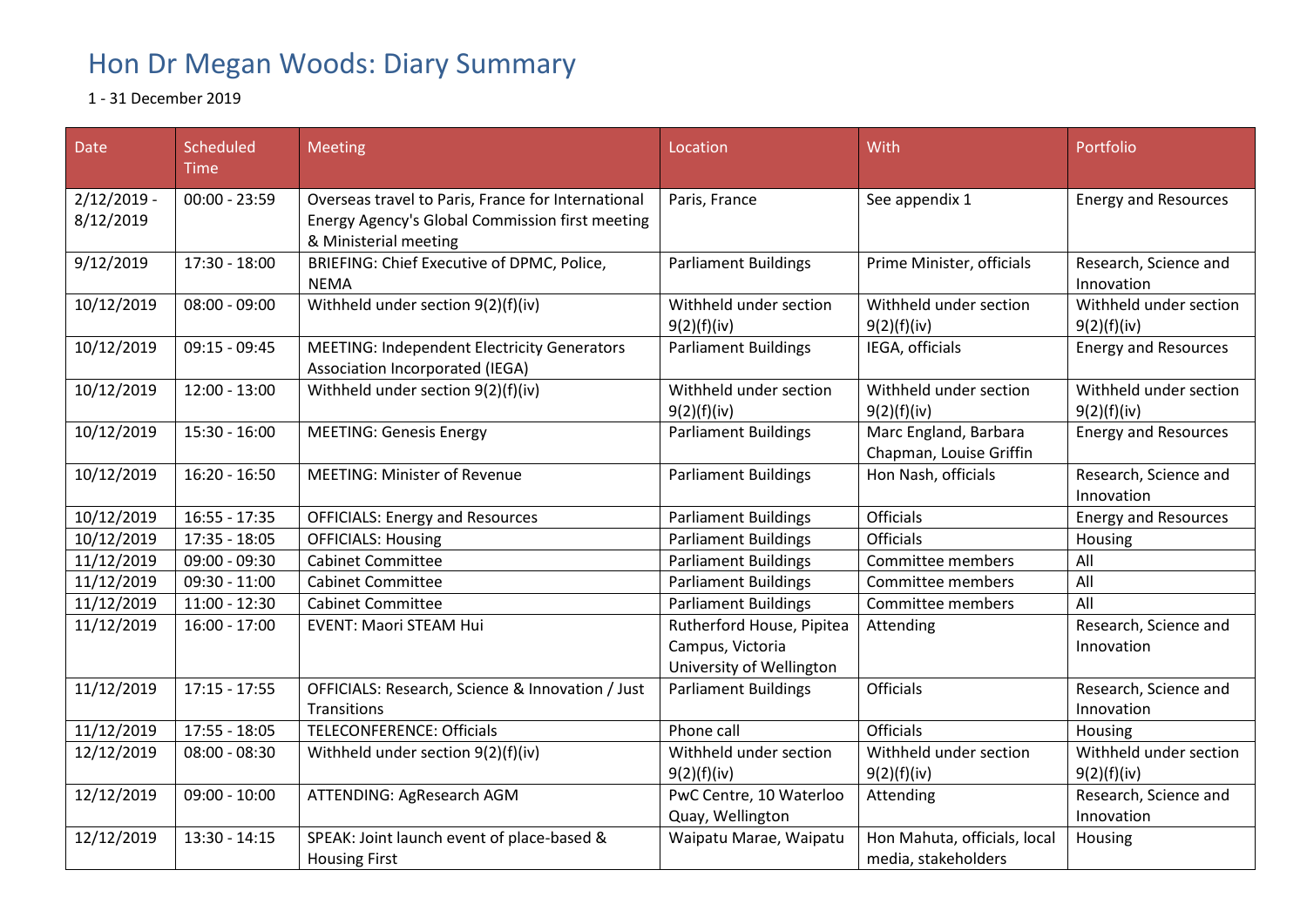| 12/12/2019 | 14:15 - 14:30   | <b>MEDIA: Interviews</b>                            | Waipatu Marae, Waipatu      | Media                        | Housing                     |
|------------|-----------------|-----------------------------------------------------|-----------------------------|------------------------------|-----------------------------|
| 12/12/2019 | $14:45 - 15:15$ | VISIT: KiwiBuild site                               | Geddis Avenue, Maraenui     | Attending                    | Housing                     |
| 13/12/2019 | $08:45 - 09:30$ | <b>OFFICIALS: Greater Christchurch Regeneration</b> | HSBC Building, 62           | Hon Williams, officials      | <b>Greater Christchurch</b> |
|            |                 |                                                     | Worcester Boulevard,        |                              | Regeneration                |
|            |                 |                                                     | Christchurch                |                              |                             |
| 13/12/2019 | $09:30 - 09:50$ | <b>MEETING: Otakaro Ltd Board</b>                   | HSBC Building, 62           | Hon Williams, Otakaro Ltd    | Greater Christchurch        |
|            |                 |                                                     | Worcester Boulevard,        | Board, officials             | Regeneration                |
|            |                 |                                                     | Christchurch                |                              |                             |
| 13/12/2019 | $10:00 - 10:50$ | <b>TOUR: Metro Sports Facility</b>                  | MSF site, Corner of         | <b>Hon Williams</b>          | Greater Christchurch        |
|            |                 |                                                     | <b>Balfour Terrace and</b>  |                              | Regeneration                |
|            |                 |                                                     | Stewart Street,             |                              |                             |
|            |                 |                                                     | Christchurch                |                              |                             |
| 13/12/2019 | $11:00 - 11:30$ | <b>MEDIA: Radio Interview</b>                       | 15 Midas Place,             | Chris Lynch                  | All                         |
|            |                 |                                                     | Middleton, Christchurch     |                              |                             |
| 13/12/2019 | $12:00 - 12:50$ | <b>MEETING: Mayor Lianne Dalziel</b>                | Mayors Lounge,              | Mayor Dalziel, CCC           | <b>Greater Christchurch</b> |
|            |                 |                                                     | Christchurch City Council,  | Councillors, officials       | Regeneration                |
|            |                 |                                                     | Christchurch                |                              |                             |
| 14/12/2019 | $10:00 - 11:30$ | SPEAK: Muslim Association of Canterbury - Sister    | Masjid Al-Nur, 101 Deans    | Members of the Muslim        | <b>Greater Christchurch</b> |
|            |                 | only get together day                               | Avenue, Riccarton,          | community                    | Regeneration                |
|            |                 |                                                     | Christchurch                |                              |                             |
| 16/12/2019 | $10:00 - 11:15$ | <b>OFFICIALS: Housing</b>                           | <b>Parliament Buildings</b> | <b>Officials</b>             | Housing                     |
| 16/12/2019 | $11:20 - 11:50$ | OFFICIALS: Research, Science & Innovation / Just    | <b>Parliament Buildings</b> | <b>Officials</b>             | Research, Science and       |
|            |                 | Transitions                                         |                             |                              | Innovation                  |
| 16/12/2019 | $12:00 - 12:30$ | <b>OFFICIALS: Callaghan Innovation</b>              | <b>Parliament Buildings</b> | Officials                    | Research, Science and       |
|            |                 |                                                     |                             |                              | Innovation                  |
| 16/12/2019 | $13:00 - 15:00$ | Cabinet                                             | <b>Parliament Buildings</b> | Cabinet members              | All                         |
| 16/12/2019 | $15:30 - 16:00$ | MEETING: Minister of Finance & Rio Tinto            | <b>Parliament Buildings</b> | Hon Robertson, Alf Barrios,  | <b>Energy and Resources</b> |
|            |                 |                                                     |                             | Kellie Parker, Stu Hamilton, |                             |
|            |                 |                                                     |                             | officials                    |                             |
| 16/12/2019 | $16:00 - 16:30$ | <b>MEETING: Housing Ministers</b>                   | <b>Parliament Buildings</b> | Hons Faafoi, Sepuloni        | Housing                     |
| 16/12/2019 | $16:30 - 16:45$ | MEETING: Minister of Finance & Associate            | <b>Parliament Buildings</b> | Hons Robertson, Faafoi,      | Housing                     |
|            |                 | Minister of Housing                                 |                             | officials                    |                             |
| 16/12/2019 | $17:10 - 17:40$ | <b>MEETING: EECA</b>                                | <b>Parliament Buildings</b> | <b>Officials</b>             | <b>Energy and Resources</b> |
| 17/12/2019 | $09:00 - 09:30$ | <b>MEETING: Minister for Maori Development</b>      | <b>Parliament Buildings</b> | Hon Mahuta                   | Research, Science and       |
|            |                 |                                                     |                             |                              | Innovation                  |
| 17/12/2019 | 15:00 - 15:30   | <b>MEETING: Housing officials</b>                   | <b>Parliament Buildings</b> | <b>Officials</b>             | Housing                     |
| 17/12/2019 | $17:30 - 18:00$ | PHONE CALL: Liz Craig, MP                           | Phone call                  | Liz Craig                    | <b>Energy and Resources</b> |
| 18/12/2019 | $09:05 - 09:20$ | <b>MEETING: Minister of Health</b>                  | <b>Parliament Buildings</b> | Hon Clark, officials         | Greater Christchurch        |
|            |                 |                                                     |                             |                              | Regeneration                |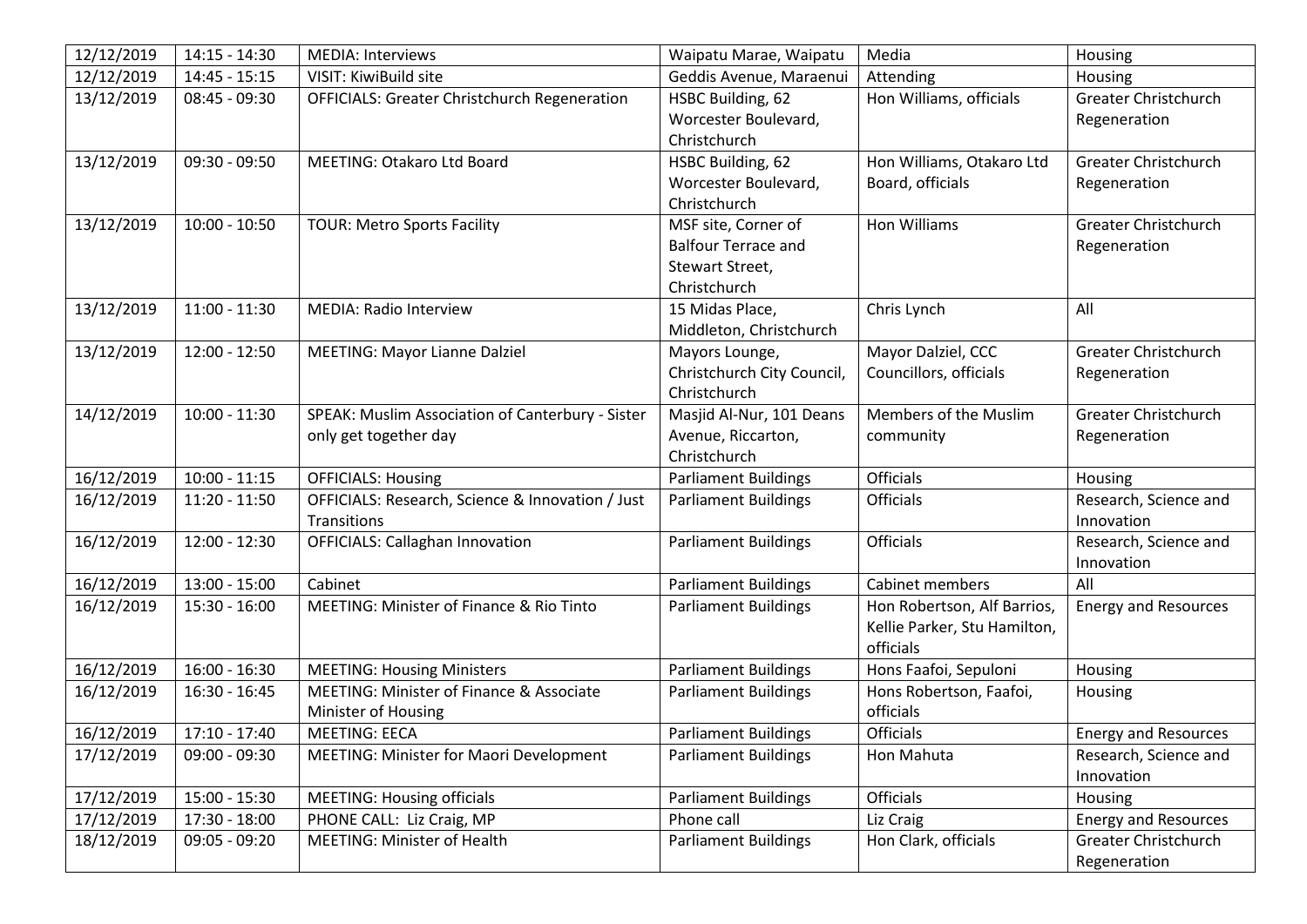| 18/12/2019 | $09:30 - 10:00$ | <b>MEETING: Meridian</b>                            | <b>Parliament Buildings</b> | Neal Barclay, Chris Ewers       | <b>Energy and Resources</b> |
|------------|-----------------|-----------------------------------------------------|-----------------------------|---------------------------------|-----------------------------|
| 18/12/2019 | $10:00 - 10:30$ | <b>MEETING: Ministers Twyford &amp; Sage</b>        | <b>Parliament Buildings</b> | Hons Twyford, Sage              | Research, Science and       |
|            |                 |                                                     |                             |                                 | Innovation                  |
| 18/12/2019 | $11:00 - 11:30$ | <b>MEETING: Contact Energy</b>                      | <b>Parliament Buildings</b> | Dennis Barnes, Rob              | <b>Energy and Resources</b> |
|            |                 |                                                     |                             | McDonald                        |                             |
| 18/12/2019 | $11:30 - 12:00$ | MEETING: John Kidd, Enerlytica                      | <b>Parliament Buildings</b> | John Kidd                       | <b>Energy and Resources</b> |
| 18/12/2019 | 15:30 - 16:00   | MEETING: Elliott Grant, Project Lead X              | <b>Parliament Buildings</b> | <b>Elliott Grant, officials</b> | Research, Science and       |
|            |                 | Developments                                        |                             |                                 | Innovation                  |
| 18/12/2019 | 16:30 - 17:00   | <b>OFFICIALS: Energy and Resources</b>              | <b>Parliament Buildings</b> | <b>Officials</b>                | <b>Energy and Resources</b> |
| 20/12/2019 | $11:00 - 11:30$ | <b>MEDIA: Radio Interview</b>                       | 15 Midas Place,             | Chris Lynch                     | All                         |
|            |                 |                                                     | Middleton, Christchurch     |                                 |                             |
| 20/12/2019 | $15:00 - 16:00$ | <b>OFFICIALS: Greater Christchurch Regeneration</b> | HSBC Building, 62           | Hon Williams, officials         | <b>Greater Christchurch</b> |
|            |                 |                                                     | Worcester Boulevard,        |                                 | Regeneration                |
|            |                 |                                                     | Christchurch                |                                 |                             |

## **Appendix 1: Overseas travel to Paris, France; 02/12/19-08/12/19**

| Date       | <b>Scheduled</b><br><b>Time</b> | <b>Meeting</b>                                  | Location                                | With                 | Portfolio                   |
|------------|---------------------------------|-------------------------------------------------|-----------------------------------------|----------------------|-----------------------------|
|            |                                 |                                                 |                                         |                      |                             |
| 03/12/2019 | $15:00 - 16:00$                 | MEETING: Luiz de Mello, Director, Policy        | OECD Headquarters, 2 Rue André Pascal,  | Luiz de Mello,       | <b>Energy and Resources</b> |
|            |                                 | Studies Branch, OECD                            | 75016 Paris                             | officials            |                             |
| 03/12/2019 | $16:40 - 17:00$                 | MEETING: Dr Faith Birol, Executive              | IEA Headquartters, 35 Rue de la         | Dr Faith Birol,      | <b>Energy and Resources</b> |
|            |                                 | Director, IEA                                   | Fédération, 75015 Paris                 | officials            |                             |
| 04/12/2019 | $10:00 - 11:00$                 | MEETING: Alessandra Colecchia, Head of          | OECD Headquarters, 2 Rue André Pascal,  | Alessandra           | Research, Science and       |
|            |                                 | Division, Science and Technology Policy         | 75016 Paris                             | Colecchia, officials | Innovation                  |
| 04/12/2019 | $12:30 - 13:00$                 | <b>MEETING: Minister Bruton (Ireland)</b>       | IEA Headquartters, 35 Rue de la         | Minister Bruton,     | <b>Energy and Resources</b> |
|            |                                 |                                                 | Fédération, 75015 Paris                 | officials            |                             |
| 04/12/2019 | 14:00 - 14:45                   | ATTEND: IEA Global Commission for Urgent        | IEA Headquartters, 35 Rue de la         | Attending, officials | <b>Energy and Resources</b> |
|            |                                 | Action on Energy Efficiency                     | Fédération, 75015 Paris                 |                      |                             |
| 05/12/2019 | $09:00 - 10:00$                 | CO-CHAIR: Women in Energy                       | Centre de Conférence Ministériel (CCM), | Attending, officials | <b>Energy and Resources</b> |
|            |                                 |                                                 | 27 rue de la Convention, 75015 Paris    |                      |                             |
| 05/12/2019 | $10:15 - 11:45$                 | ATTEND: Hydrogen event                          | Centre de Conférence Ministériel (CCM), | Attending, officials | <b>Energy and Resources</b> |
|            |                                 |                                                 | 27 rue de la Convention, 75015 Paris    |                      |                             |
| 05/12/2019 | $11:45 - 13:45$                 | <b>ATTEND: Clean Energy Transitions</b>         | Centre de Conférence Ministériel (CCM), | Attending, officials | <b>Energy and Resources</b> |
|            |                                 |                                                 | 27 rue de la Convention, 75015 Paris    |                      |                             |
| 05/12/2019 | 14:15 - 1430                    | <b>MEETING: Pull aside with Minister Wiebes</b> | Centre de Conférence Ministériel (CCM), | Minister Wiebes,     | <b>Energy and Resources</b> |
|            |                                 |                                                 | 27 rue de la Convention, 75015 Paris    | officials            |                             |